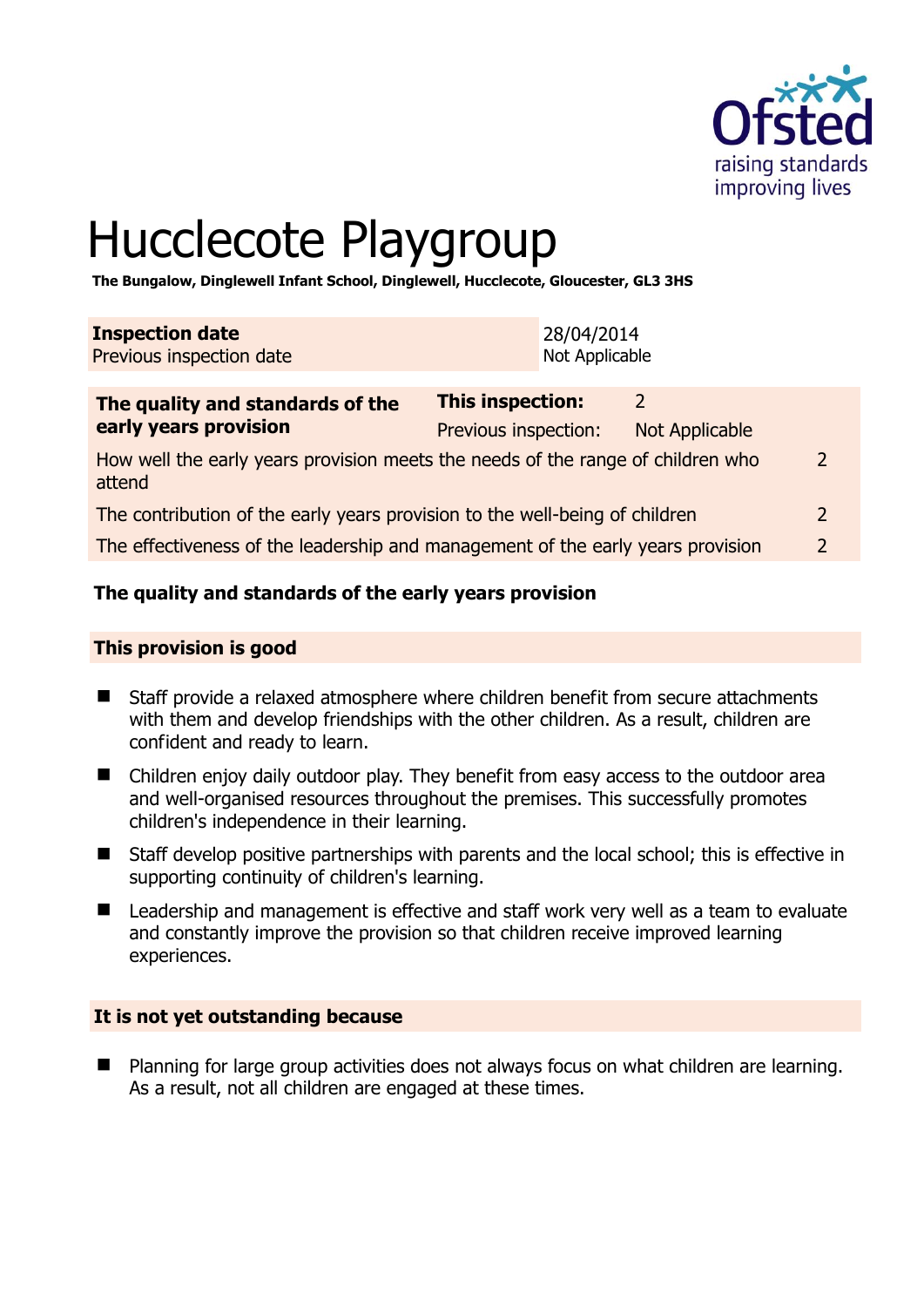# **Information about this inspection**

Inspections of registered early years provision are:

- scheduled at least once in every inspection cycle the current cycle ends on 31 July 2016
- scheduled more frequently where Ofsted identifies a need to do so, for example where provision was previously judged inadequate
- **•** brought forward in the inspection cycle where Ofsted has received information that suggests the provision may not be meeting the legal requirements of the Early Years Foundation Stage or where assessment of the provision identifies a need for early inspection
- **•** prioritised where we have received information that the provision is not meeting the requirements of the Early Years Foundation Stage and which suggests children may not be safe
- scheduled at the completion of an investigation into failure to comply with the requirements of the Early Years Foundation Stage.

# **Inspection activities**

- The inspector observed activities in the playroom and outdoor area.
- The inspector completed two joint observations with senior staff.
- $\blacksquare$  The inspector spoke with staff at appropriate times throughout the inspection.
- $\blacksquare$ The inspector looked at a sample of records including planning and assessment records, evidence of staff suitability, the settings self-evaluation documents.
- The inspector took account of the views of parents spoken to on the day of inspection.

# **Inspector**

Karen Prager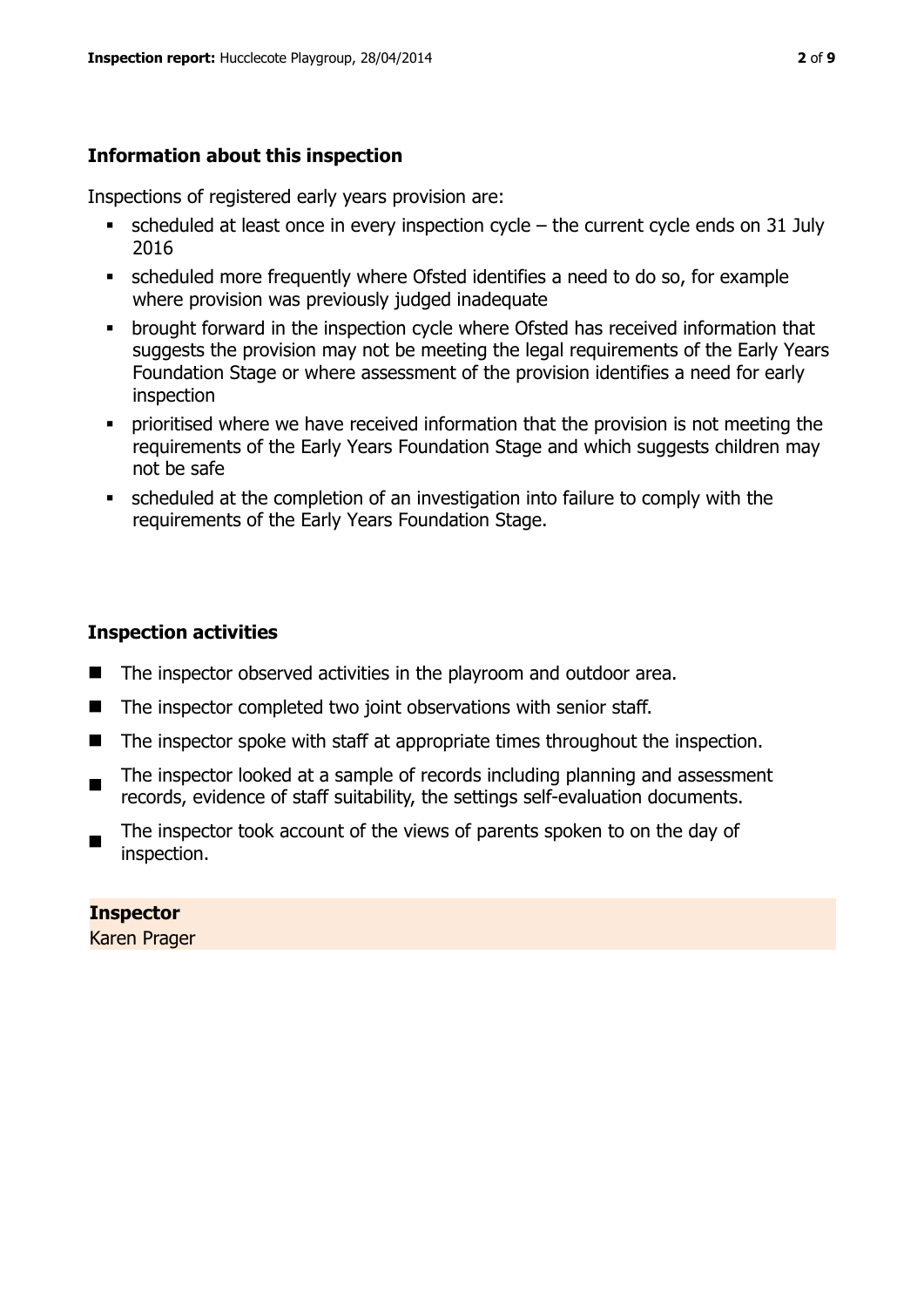# **Full report**

#### **Information about the setting**

Hucclecote Playgroup opened in 1972 and re-registered in 2013 in its new premises. It is managed by a voluntary committee of parents whose children attend the playgroup. The playgroup operates from The Bungalow situated on the grounds of Dinglewell Infant School. This is located in the Hucclecote area of Gloucester. The premises include the main playroom, kitchen, hallway and toilet facilities. There is a covered outdoor play area and grass, bark and allotment areas for outdoor play. The playgroup is registered on the Early Years Register and offers care for children living in the local and surrounding areas between two years and five years of age. The playgroup is open each weekday during term times. Sessions operate from 9.05 am and 2.45 pm on Monday and Friday and from 9 am to 11.30 am and 11.45 am to 2.45 pm on Tuesday, Wednesday and Thursday. There are currently 54 children on roll in the early years age group. The playgroup receives funding for the provision of free early education for children aged three and four years. The playgroup currently supports children with special educational needs and/or disabilities and children who speak English as an additional language. The playgroup employs five staff to work directly with the children and an administrator and premises officer. All childcare staff hold appropriate qualifications to level 2 and 3.

#### **What the setting needs to do to improve further**

#### **To further improve the quality of the early years provision the provider should:**

 $\blacksquare$  sharpen the planning of group times so that there is a greater focus on what children are learning at these times.

#### **Inspection judgements**

# **How well the early years provision meets the needs of the range of children who attend**

The staff have a secure understanding of the Early Years Foundation Stage and help children make secure progress in their learning and development. The staff know the children well. Each child has been assigned a 'key person' who monitors their progress and plans for the next steps in their learning. They speak to parents regularly and seek their views about their children's development. The staff share their assessment of children's progress, including a summative assessment of children who are two years old, and ideas to support children's future learning.

Children enjoy a range of activities and they engage in learning enthusiastically. The staff interact very well with the children while they play. This helps to sustain the children's interest in activities. Staff are successful in preparing children for school. They provide a range of written materials around the room such as books and posters. Children repeatedly look at their favourite poster, and search out matching numerals around the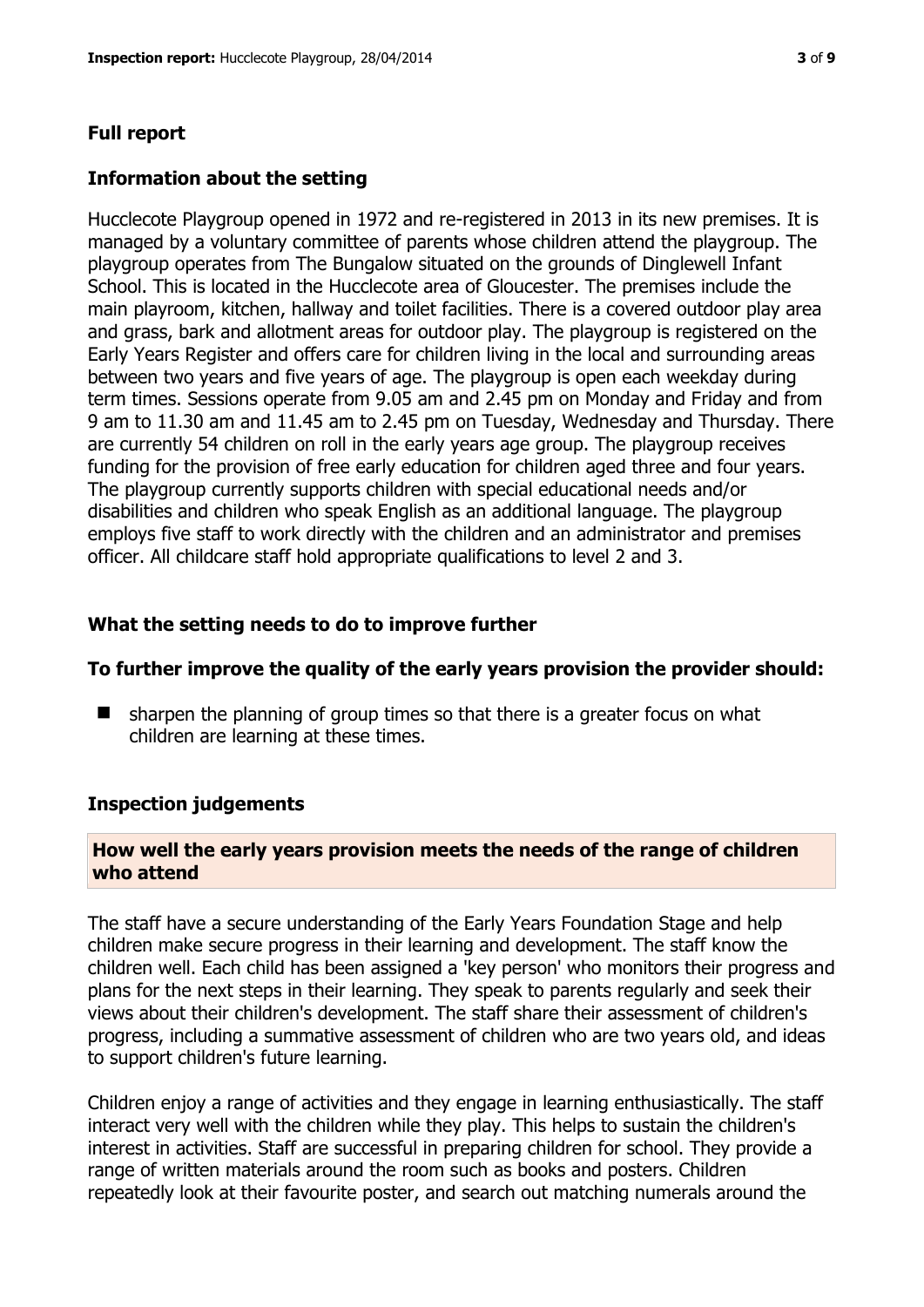room. They sit and generally listen well to a story, and join in with actions as they become familiar with them. Staff assess and plan successfully to build on children's learning on an individual basis, though group times sometimes lack focus. This means some children do not listen well to a story.

Children thoroughly enjoy playing outdoors and are excited to hear that they will visit the adjacent 'forest' area. The staff plan for children to observe the changes to the tadpoles in the pond. However, they do not extend this discovery for example by sharing pictures of the lifestyle of a frog or providing pond-dipping equipment. This results in the activity quickly losing focus. Nevertheless, children enthusiastically explore in the undergrowth and notice snails in a tree and gather to watch a woodlouse crawling on some bark. Through these activities and the enthusiasm of the staff, the children maintain their interest in the world around them.

Staff follow the children's lead in many activities. They offer good support for children who ask to paint. Together they set out some paper on the table and are motivated to continue with the activity for some time, concentrating as they carefully form lines. They thoughtfully select which size brush they would like to use. Staff provide additional resources such as glitter and glue to extend children's interest in the activity. Staff also sit with children as they play with construction toys. Together they talk about the vehicles they are making, and select specific pieces to build a tower. The skilful support from the staff encourages children to think about what they are doing, and develop skills in expressing themselves. Staff help children to be ready for starting school by helping them to learn to play well alongside their friends, learning to share and taking turns. The children join in school activities and use the school grounds. This helps them to become familiar with the new environment for when they start school.

# **The contribution of the early years provision to the well-being of children**

Staff provide a welcoming environment, which helps children feel secure and they form secure attachments. Each child is assigned a 'key person' who thoughtfully monitors and supports the children's development and well-being. Staff organise the play room to be an inviting place for children to play and learn. Toys are organised in low storage units and the children readily chose what they like to play with. Children's art work and bright posters are displayed around the room and staff frequently change these displays to maintain children's interest in their environment.

Children are encouraged to take care of their environment by helping to tidy away the toys at the end of a play session. Staff encourage children to develop some independence and children are keen to be the helper to prepare for the snack. They select what they would like to eat for their snack, and help to wash the plates when they have finished. Staff help children understand the importance of a healthy lifestyle through routines such as washing their hands, and discussing the effect of exercise on their heart. Children benefit from keeping active. They participate in a 'wake and shake' session; they run freely playing hide and seek outside. They learn to recognise when they need their coat on and to change their clothes if they get wet.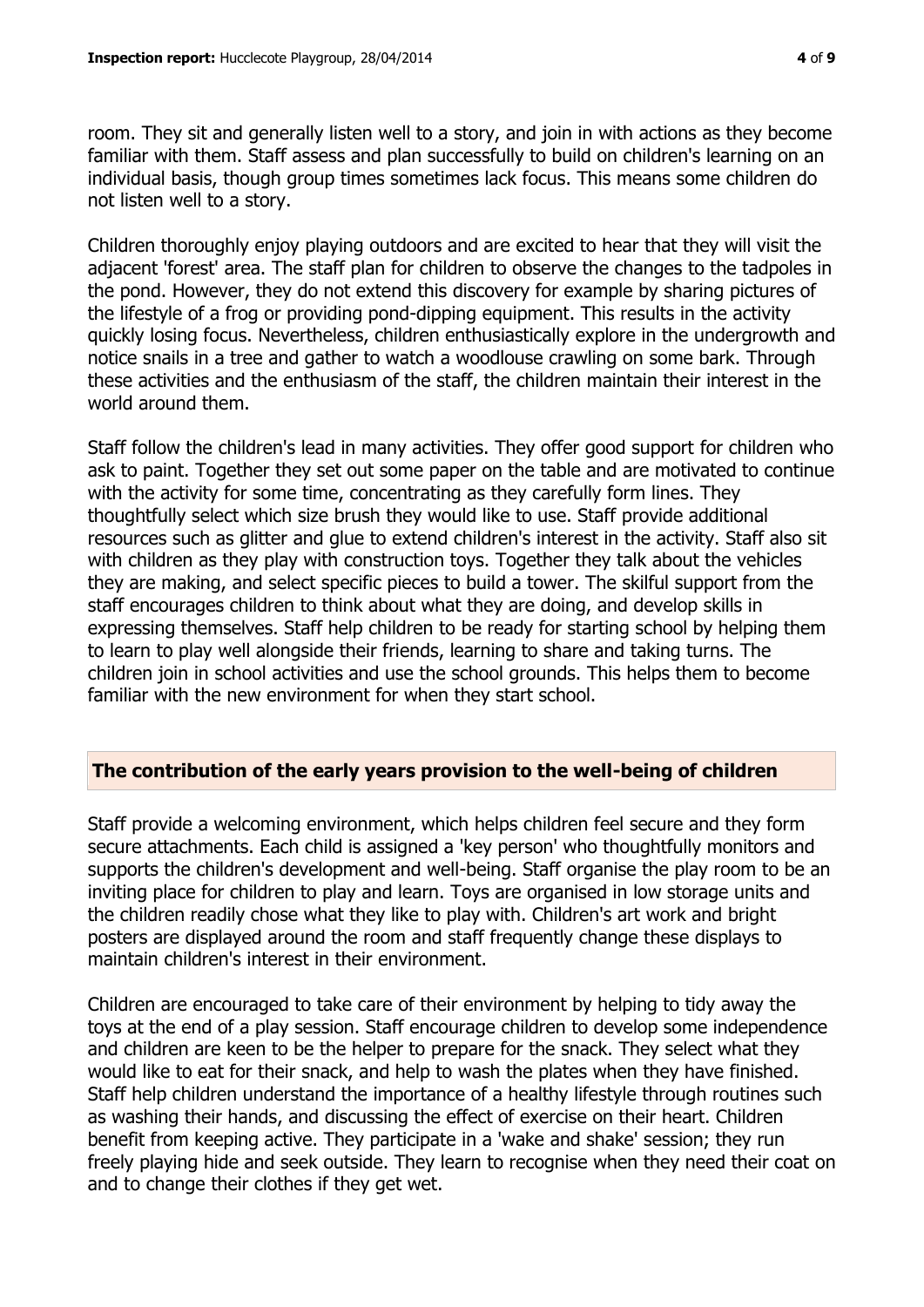Children learn to keep themselves safe. They learn about appropriate boundaries when they are playing near the pond and to consider the need to be gentle when playing physical games with other children. Staff are good role models by being calm and saying 'please' and 'thank you'. They help children consider the consequences of what they do. As a result, children learn to behave well and consider others as they play. This supportive practice successfully promotes children's confidence and prepares them well for future learning.

#### **The effectiveness of the leadership and management of the early years provision**

The staff have a secure understanding of the Early Years Foundation Stage. They provide a wide range of interesting activities. The senior management team work very effectively together to provide clear leadership for the playgroup. They are well supported by members of the playgroup committee who have a secure understanding of their role in meeting the requirements and supporting the staff. The staff show a good understanding of how to keep children safe. They have a secure understanding of the safeguarding policy and the procedure to follow if they are concerned about the welfare of a child. They attend regular training in safeguarding children and first aid, which helps them to take action if necessary. All staff undergo suitability checks and new staff are supported well to gain the skills and knowledge to work with children. Staff complete a thorough daily risk assessment checklist and are continually vigilant to ensure potential hazards are minimised. When they identify a hazard, such as the slippery boards in the play house, they take prompt action so children are not at risk.

The staff demonstrate that they are keen to make continual improvements to the service they offer to the children and their families. They regularly talk with children and their parents so that activities reflect the children's needs and interests. The staff team regularly meet to evaluate the quality of the provision and successfully recognise areas to improve. The recent move to the current premises has proved successful in driving forward the quality of the provision.

The staff recognise the importance of the role of parents. They successfully develop positive partnerships with parent, which helps children to feel secure and supports continuity in their learning. Parents comment that their children are very keen to come each day and 'even asks to come on at the weekend'. Parents are confident in the quality of care provided for their children. They are pleased with how the key person keeps them informed about their child's development through regularly meetings. The staff have good links with the school to which the majority of children will attend. They meet with the teachers to share information on the children. The teachers also visit the playgroup to meet the children. This helps to provide continuity in the children's learning when they transfer between settings.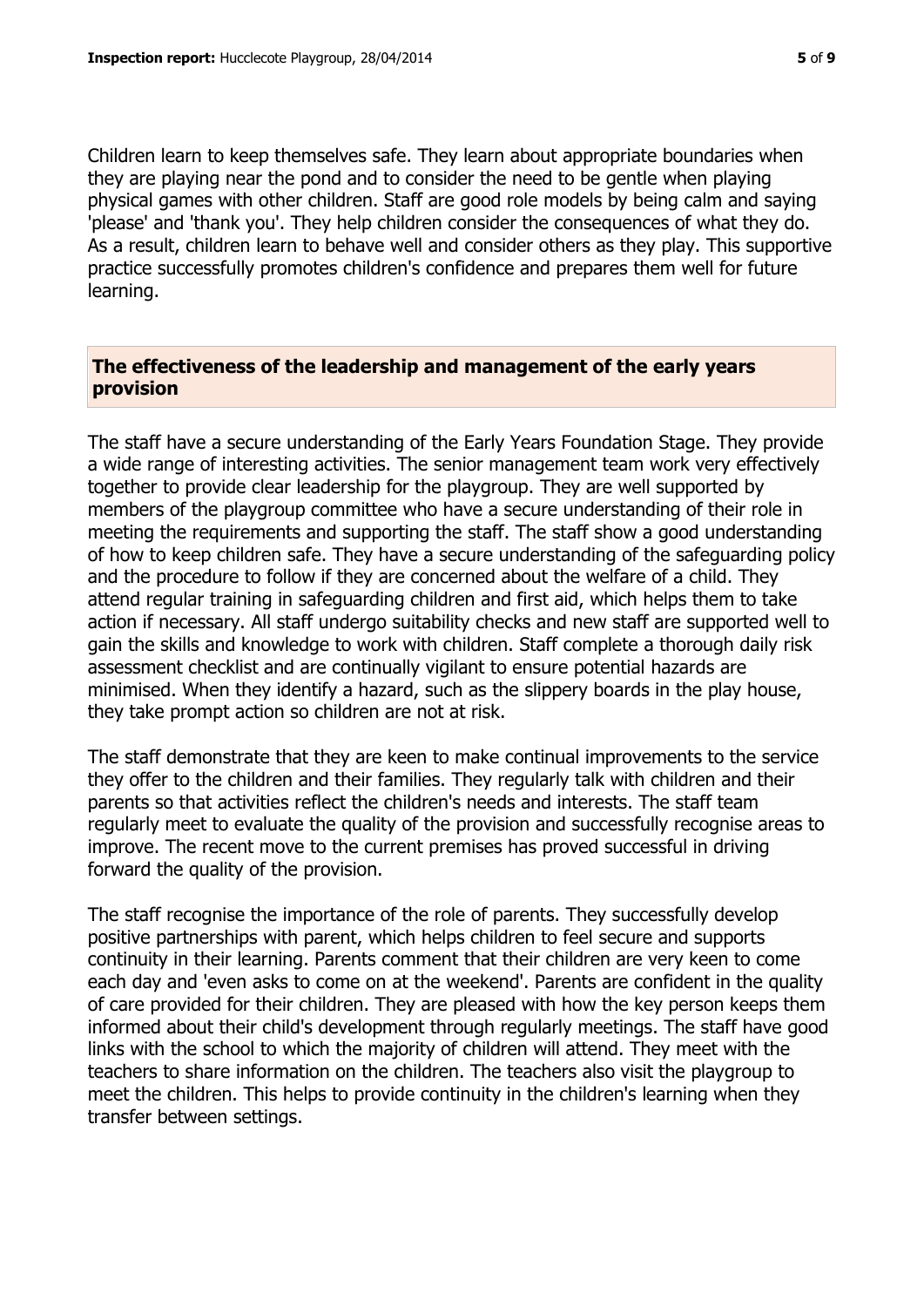# **What inspection judgements mean**

# **Registered early years provision**

| <b>Grade</b> | <b>Judgement</b>        | <b>Description</b>                                                                                                                                                                                                                                                                                                                                                                                |
|--------------|-------------------------|---------------------------------------------------------------------------------------------------------------------------------------------------------------------------------------------------------------------------------------------------------------------------------------------------------------------------------------------------------------------------------------------------|
| Grade 1      | Outstanding             | Outstanding provision is highly effective in meeting the needs<br>of all children exceptionally well. This ensures that children are<br>very well prepared for the next stage of their learning.                                                                                                                                                                                                  |
| Grade 2      | Good                    | Good provision is effective in delivering provision that meets<br>the needs of all children well. This ensures children are ready<br>for the next stage of their learning.                                                                                                                                                                                                                        |
| Grade 3      | Requires<br>improvement | The provision is not giving children a good standard of early<br>years education and/or there are minor breaches of the<br>safeguarding and welfare requirements of the Early Years<br>Foundation Stage. It will be monitored and inspected within<br>twelve months of the date of this inspection.                                                                                               |
| Grade 4      | Inadequate              | Provision that is inadequate requires significant improvement<br>and/or enforcement action. The provision is failing to give<br>children an acceptable standard of early years education and/or<br>is not meeting the safeguarding and welfare requirements of<br>the Early Years Foundation Stage. It will be monitored and<br>inspected again within six months of the date of this inspection. |
| Met          |                         | The provision has no children on roll. The inspection judgement<br>is that the provider continues to meet the requirements for<br>registration.                                                                                                                                                                                                                                                   |
| Not met      |                         | The provision has no children on roll. The inspection judgement<br>is that the provider does not meet the requirements for<br>registration.                                                                                                                                                                                                                                                       |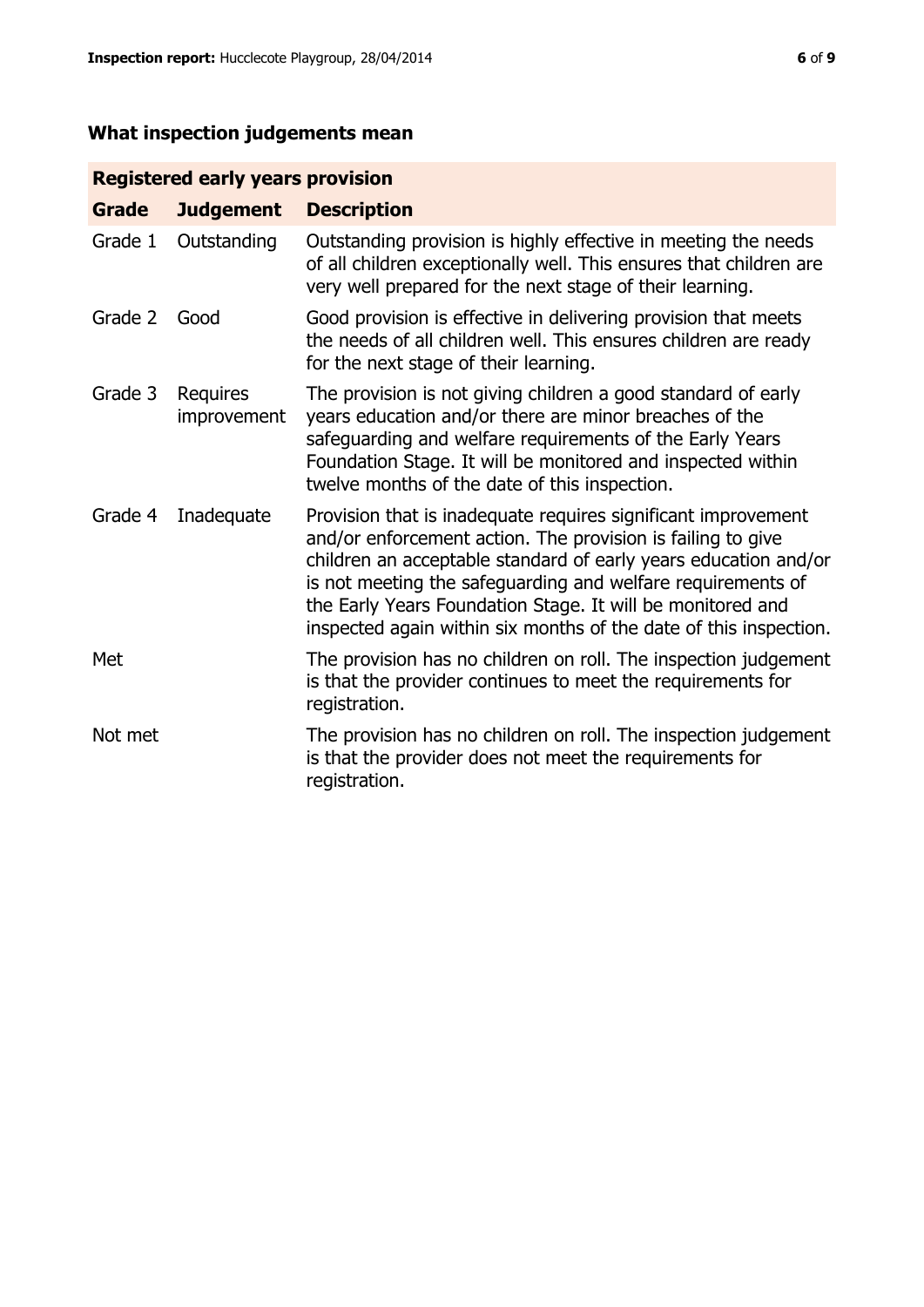# **Inspection**

This inspection was carried out by Ofsted under sections 49 and 50 of the Childcare Act 2006 on the quality and standards of provision that is registered on the Early Years Register. The registered person must ensure that this provision complies with the statutory framework for children's learning, development and care, known as the Early Years Foundation Stage.

# **Setting details**

| Unique reference number       | EY465344                 |
|-------------------------------|--------------------------|
| <b>Local authority</b>        | Gloucestershire          |
| <b>Inspection number</b>      | 934620                   |
| <b>Type of provision</b>      | Full-time provision      |
| <b>Registration category</b>  | Childcare - Non-Domestic |
| <b>Age range of children</b>  | $2 - 4$                  |
| <b>Total number of places</b> | 16                       |
| Number of children on roll    | 54                       |
| <b>Name of provider</b>       | Hucclecote Playgroup     |
| Date of previous inspection   | not applicable           |
| <b>Telephone number</b>       | 07592020541              |

Any complaints about the inspection or the report should be made following the procedures set out in the guidance *'Complaints procedure: raising concerns and making complaints* about Ofsted', which is available from Ofsted's website: www.ofsted.gov.uk. If you would like Ofsted to send you a copy of the guidance, please telephone 0300 123 4234, or email enquiries@ofsted.gov.uk.

# **Type of provision**

For the purposes of this inspection the following definitions apply:

Full-time provision is that which operates for more than three hours. These are usually known as nurseries, nursery schools and pre-schools and must deliver the Early Years Foundation Stage. They are registered on the Early Years Register and pay the higher fee for registration.

Sessional provision operates for more than two hours but does not exceed three hours in any one day. These are usually known as pre-schools, kindergartens or nursery schools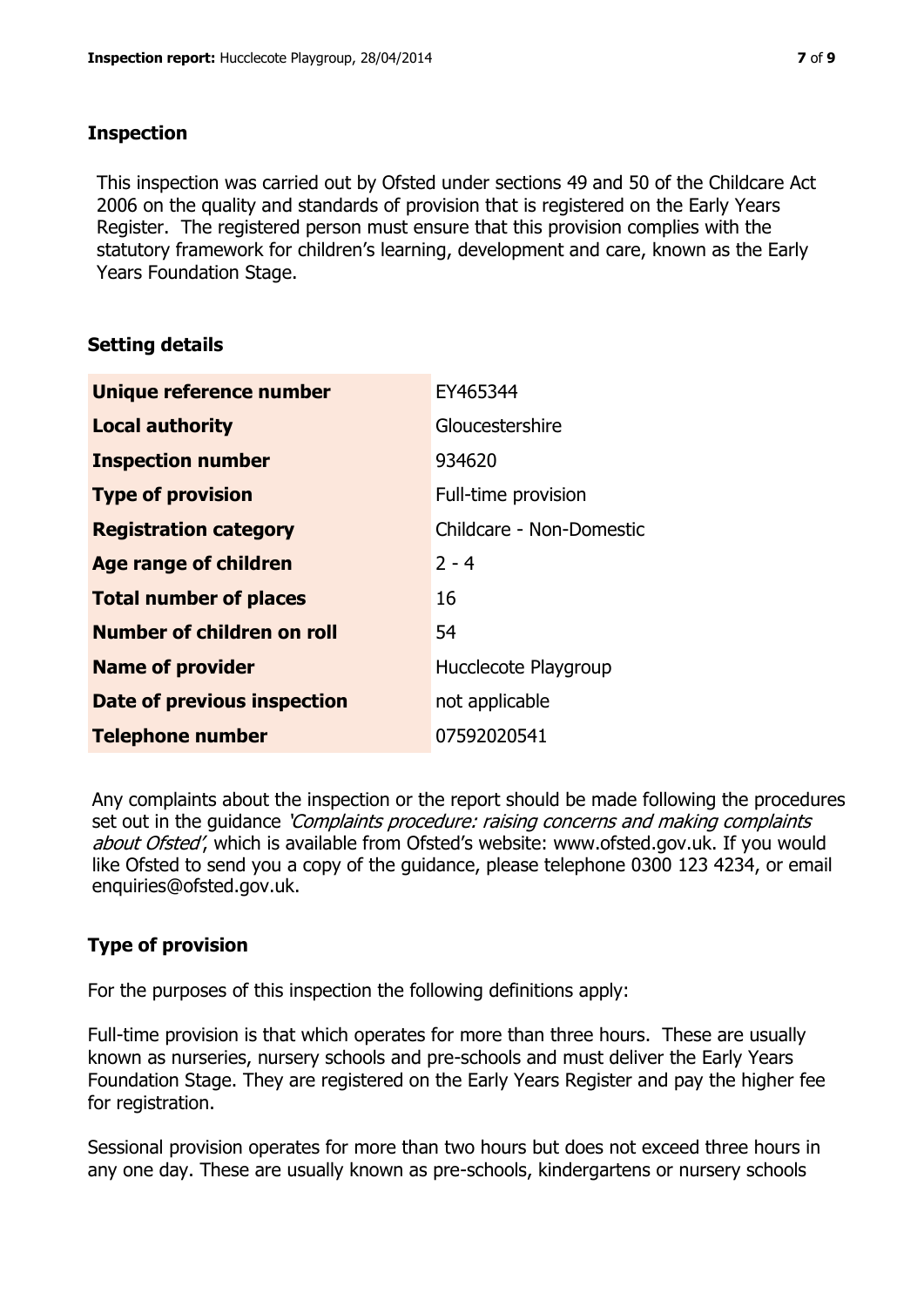and must deliver the Early Years Foundation Stage. They are registered on the Early Years Register and pay the lower fee for registration.

Childminders care for one or more children where individual children attend for a period of more than two hours in any one day. They operate from domestic premises, which are usually the childminder's own home. They are registered on the Early Years Register and must deliver the Early Years Foundation Stage.

Out of school provision may be sessional or full-time provision and is delivered before or after school and/or in the summer holidays. They are registered on the Early Years Register and must deliver the Early Years Foundation Stage. Where children receive their Early Years Foundation Stage in school these providers do not have to deliver the learning and development requirements in full but should complement the experiences children receive in school.